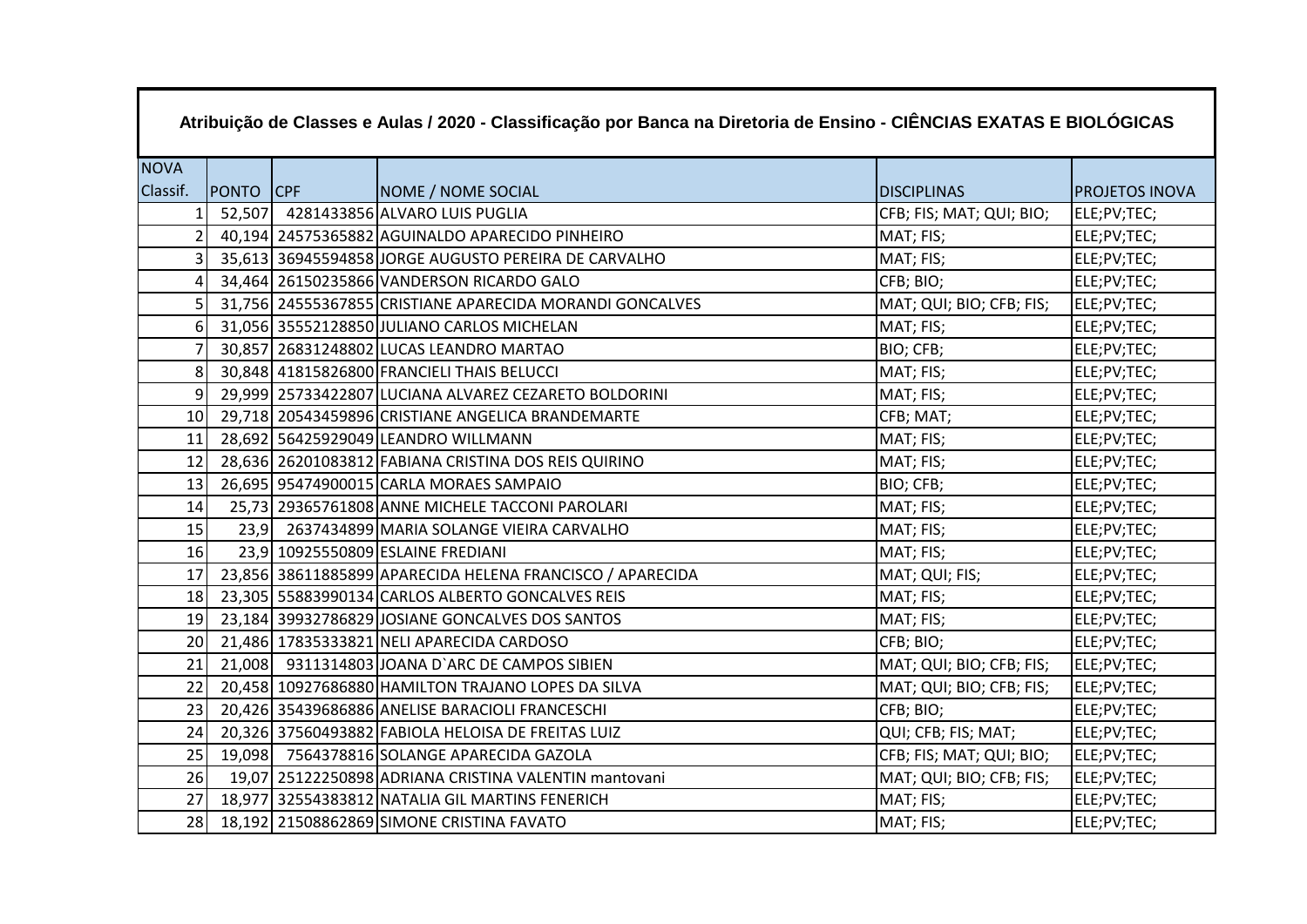| <b>NOVA</b>     |                  |                                                            |                          |                |
|-----------------|------------------|------------------------------------------------------------|--------------------------|----------------|
| Classif.        | <b>PONTO</b> CPF | NOME / NOME SOCIAL                                         | <b>DISCIPLINAS</b>       | PROJETOS INOVA |
| 29              |                  | 17,904 32352279895 RAQUEL PEREIRA DA SILVA                 | MAT; FIS;                | ELE;PV;TEC;    |
| 30 <sup>1</sup> |                  | 17,662 11756940886 SILMARA APARECIDA FERRAZ FONTANELLI     | MAT; QUI; BIO; CFB; FIS; | ELE;PV;TEC;    |
| 31 <sup>1</sup> |                  | 16,884 26610602867 THAIS FERREIRA LEBRAO                   | BIO; CFB;                | ELE;PV;TEC;    |
| 32              |                  | 16,632 43726304843 ADRIENE SUELLEN PANEGASSI               | QUI; FIS; MAT;           | ELE;PV;TEC;    |
| 33              |                  | 16,624 36161939827 GEIZIBEL GRACIELA DE JESUS OLEGARIO     | BIO; CFB;                | ELE;PV;TEC;    |
| 34              |                  | 16,004 22580928847 EDIMARA CRISTINA REDIGOLO               | MAT; FIS;                | ELE;PV;TEC;    |
| 35 <sup>1</sup> |                  | 15,728 35975748828 JOICE MATTURE                           | CFB; BIO;                | ELE;PV;TEC;    |
| 36              |                  | 14,7 38830648825 ISABELLA DE OLIVEIRA                      | MAT; FIS;                | ELE;PV;TEC;    |
| 37              |                  | 14,164 9810645821 SILVIO LUIS BORDENALLI                   | MAT; QUI; BIO; CFB; FIS; | ELE;PV;TEC;    |
| 38              |                  | 14,109 17751955899 SUMAIA BAKR                             | BIO; CFB;                | ELE;PV;TEC;    |
| 39 <sup>1</sup> |                  | 13,864 29416412899 VALQUIRIA MARIA BOTACIO LOPES           | MAT; FIS;                | ELE;PV;TEC;    |
| 40              |                  | 13,752 17645281820 ALESSANDRA APARECIDA RODRIGUES MERLOTTI | CFB; FIS; BIO;           | ELE;PV;TEC;    |
| 41              |                  | 13,572 34217941897 FERNANDO DA CUNHA BECKER                | MAT; FIS;                | ELE;PV;TEC;    |
| 42              |                  | 13,04 26267414850 SILVELAINE GABRIELA MORAES DOS SANTOS    | MAT; FIS;                | ELE;PV;TEC;    |
| 43              |                  | 13,038 28858529847 LUCIANO JOSE BORTOLUCI GARCIA           | MAT; FIS;                | ELE;PV;TEC;    |
| 44              |                  | 12,946 29099997850 ADRIANA APARECIDA CASANOVA MERLOTTI     | BIO; CFB; FIS; QUI;      | ELE;PV;TEC;    |
| 45              |                  | 12,456 31198557826 LEIRIANI ABREU                          | CFB; FIS; MAT; QUI; BIO; | ELE;PV;TEC;    |
| 46              |                  | 12,426 15341766830 SILVIO CESAR LEANDRO                    | CFB; FIS; QUI; BIO;      | ELE;PV;TEC;    |
| 47              |                  | 11,976 15341394860 TATIANA MIGUEL ANASTACIO                | MAT; FIS;                | ELE;PV;TEC;    |
| 48              |                  | 11,914 36859638800 UEIDER ROBSON SANCHES BERGHI            | BIO; CFB;                | ELE;PV;TEC;    |
| 49              |                  | 11,394 21633536807 JULIANA KATIUCIA DIAS                   | BIO; CFB;                | ELE;PV;TEC;    |
| <b>50</b>       |                  | 10,916 30843390824 FERNANDA GRAZIELA MOREIRA               | MAT; FIS;                | ELE;PV;TEC;    |
| 51              |                  | 10,652 6229648873 NIVALDO COSSARI                          | BIO; CFB; FIS; QUI;      | ELE;PV;TEC;    |
| 52              |                  | 10,589 1861861850 FATIMA APARECIDA ALVES                   | MAT; FIS;                | ELE;PV;TEC;    |
| 53              |                  | 10,512 7069861800 SOLANGE DE FATIMA MUNHOZ DA SILVA        | MAT; QUI; CFB;           | ELE;PV;TEC;    |
| 54              |                  | 10,182 43062534818 TULLIO HENRIQUE CANO DE HARO BARROS     | QUI; FIS; MAT;           | ELE;PV;TEC;    |
| 55              |                  | 10,068 21993045821 EDIMARA CRISTINA FERRAZ                 | MAT; FIS;                | ELE;PV;TEC;    |
| 56              |                  | 9,73 44259561847 LARISSA CAROLINE BERTO                    | MAT; FIS;                | ELE;PV;TEC;    |
| 57              |                  | 9,321 14210360880 MAURICIO RIBEIRO                         | MAT; FIS;                | ELE;PV;TEC;    |
| 58              |                  | 9,244 22067452835 JULIANA LETICIA DE FAZIO                 | CFB; FIS; MAT; QUI; BIO; | ELE;PV;TEC;    |
| 59              |                  | 8,956 32113214890 LETICIA DA ROCHA FRIGO CHIERENTIN        | MAT; FIS;                | ELE;PV;TEC;    |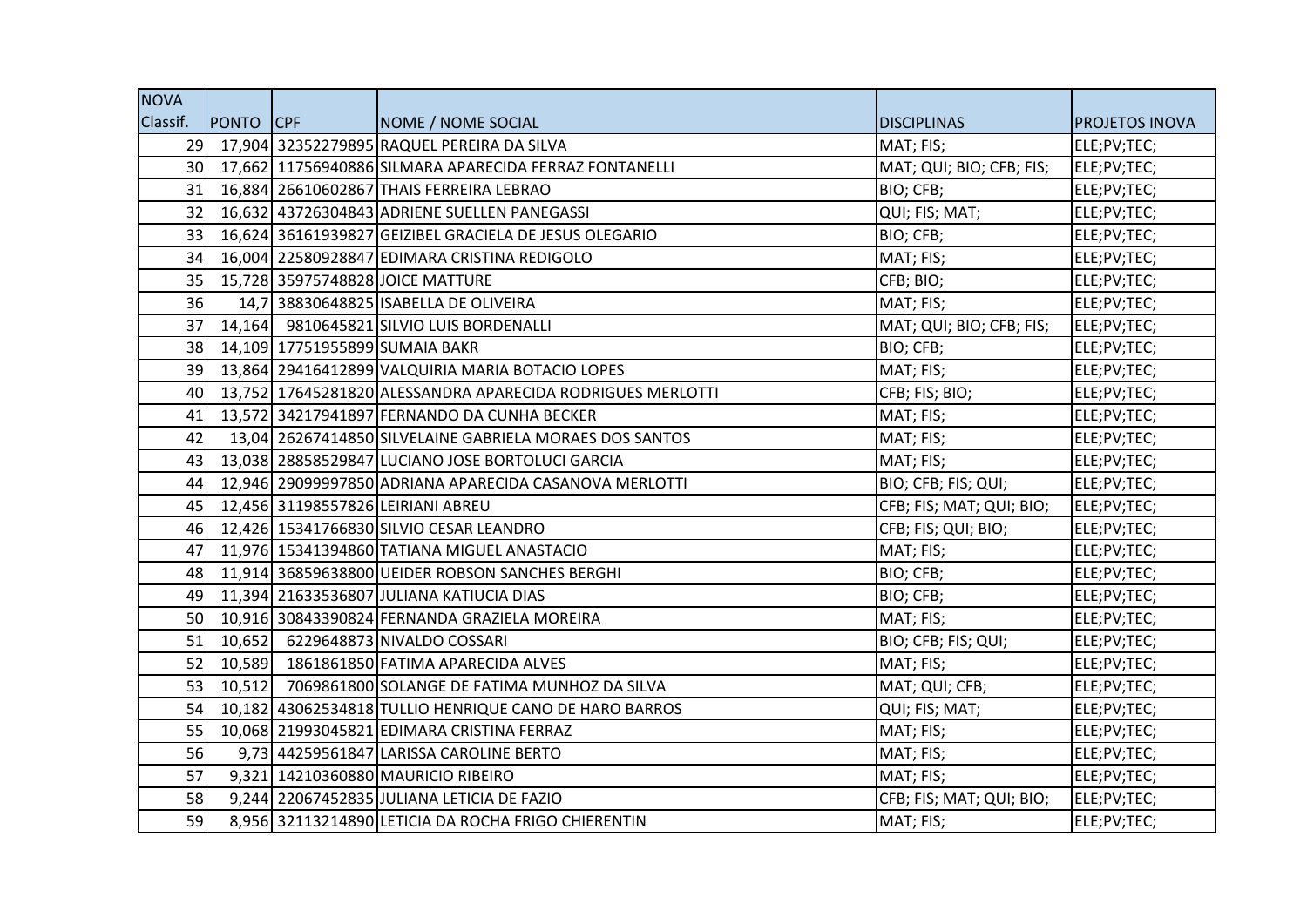| <b>NOVA</b>     |                  |                                                          |                          |                       |
|-----------------|------------------|----------------------------------------------------------|--------------------------|-----------------------|
| Classif.        | <b>PONTO</b> CPF | NOME / NOME SOCIAL                                       | <b>DISCIPLINAS</b>       | <b>PROJETOS INOVA</b> |
| 60              |                  | 8,766 32415722855 JANINA MARIA MARTUCCI BARROS DE TOLEDO | CFB; FIS; QUI; BIO;      | ELE;PV;TEC;           |
| 61              |                  | 8,546 41879398818 MAIARA SEGURA / MAIARA                 | BIO; CFB;                | ELE;PV;TEC;           |
| 62              |                  | 8,51 39537493822 VANUSA SOARES DA SILVA                  | CFB; BIO;                | ELE;PV;TEC;           |
| 63              |                  | 8,19 39716132840 THARLES HENRIQUE DA SILVA               | MAT; FIS;                | ELE;PV;TEC;           |
| 64              |                  | 7,604 26851544857 PRISCILA CRISTIANE LOPES DO CATI       | MAT; FIS;                | ELE;PV;TEC;           |
| 65              |                  | 7,588 39007955845 MELINA ZACARELLI PIROTTA               | CFB; BIO;                | ELE;PV;TEC;           |
| 66              |                  | 7,516 20543520803 PAULA LUCIANA POPULI MARCHINI          | BIO; CFB; FIS; QUI;      | ELE;PV;TEC;           |
| 67              |                  | 6,916 40467792844 MARCIO VINICIUS CARRETO DA CUNHA       | MAT;                     | ELE;PV;TEC;           |
| 68              |                  | 6,602 29415742801 TATIANA APARECIDA CABRERA PROVAZI      | CFB; FIS; QUI; BIO;      | ELE;PV;TEC;           |
| 69              |                  | 6,522 42101711826 ISABELA SIQUEIRA DE MORAES             | QUI; FIS; MAT;           | ELE;PV;TEC;           |
| 70              |                  | 6,219 11443968838 MARIA ANTONIA DE SANTIS SILVA          | CFB; FIS; QUI; BIO;      | ELE;PV;TEC;           |
| 71              |                  | 5,96 12938252803 LUZIA ALEXANDRE DOS SANTOS BIAGI        | MAT; FIS;                | ELE;PV;TEC;           |
| 72              |                  | 5,406 35673326866 DANIEL ANDERSON VANALI                 | MAT; FIS;                | ELE;PV;TEC;           |
| 73              |                  | 5,332 16973981895 ELIANA SCARAMUZZA DELSIN MIZAEL        | MAT; QUI; BIO; CFB; FIS; | ELE;PV;TEC;           |
| 74              |                  | 5,036 34947358831 ANA CAROLINA FIGUEIREDO                | BIO; CFB; FIS; MAT; QUI; | ELE;PV;TEC;           |
| 75              |                  | 5,036 34947358831 ANA CAROLINA FIGUEIREDO                | BIO; CFB; FIS; MAT; QUI; | ELE;PV;TEC;           |
| 76              |                  | 4,942 43022225814 LETICIA DE OLIVEIRA PECHIN             | QUI; FIS; MAT;           | ELE;PV;TEC;           |
| 77              |                  | 4,824 33758767857 FRANCIELE RODRIGUES BIANCHI FERREIRA   | MAT; FIS;                | ELE;PV;TEC;           |
| 78              |                  | 4,508 43840551889 ISABELA ROCHA DE MACEDO                | QUI; FIS; MAT;           | ELE;PV;TEC;           |
| 79              |                  | 4,492 11442375809 LAZARA ANTONIA MULLER                  | CFB; FIS; BIO;           | ELE;PV;TEC;           |
| 80              |                  | 4,476 29939822812 LUCIMARA CRISTINA GARDINI ROMAO        | MAT;                     | ELE;PV;TEC;           |
| 81              |                  | 3,771 38060543806 BIANCA PANHAN / BIANCA                 | MAT; FIS;                | ELE;PV;TEC;           |
| 82              |                  | 3,696 25129035836 DANIEL NOBALBOS SOUBHIA                | CFB; FIS; QUI; BIO;      | ELE;PV;TEC;           |
| 83              |                  | 3,496 31769558802 JOSIANI APARECIDA ARTUZO BOCHI         | MAT; FIS;                | ELE;PV;TEC;           |
| 84              |                  | 3,341 22312847825 MARIELY GORETTI PIMENTEL ZANIM         | BIO; CFB; FIS; MAT; QUI; | ELE;PV;TEC;           |
| 85              |                  | 3,238 40356563804 GEISE KELLY PRATES                     | BIO; CFB;                | ELE;PV;TEC;           |
| 86              | 3,052            | 566788861 MARLICE DE LOURDES BESSANI DE ANDRADE          | CFB; FIS; QUI; BIO;      | ELE;PV;TEC;           |
| 87              |                  | 3 40299528871 TEILY CRISTIANE BENTO MOSCONI              | QUI; FIS; MAT;           | ELE;PV;TEC;           |
| 88              |                  | 40567821803 LARISSA VENDRAMINI DA SILVA                  | QUI; FIS; MAT;           | ELE;PV;TEC;           |
| 89              |                  | 3 35740382831 GIOVANA LETICIA MOSINAHTI                  | FIS; MAT;                | ELE;PV;TEC;           |
| 90 <sub>0</sub> |                  | 2,798 38302568848 RENATA RIZATTI SALVADOR                | BIO; CFB;                | ELE;PV;TEC;           |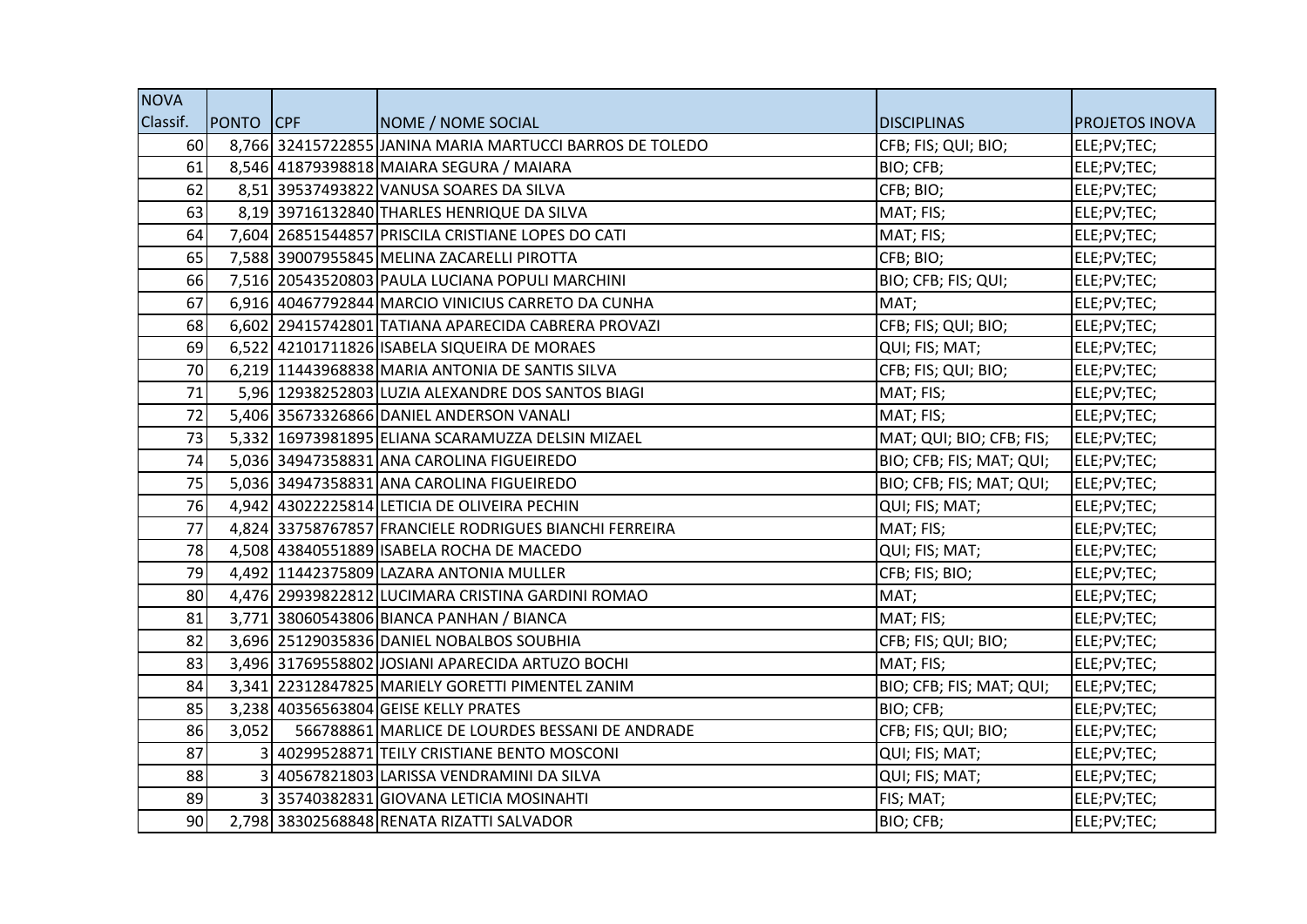| <b>NOVA</b> |                |                                                                         |                          |                       |
|-------------|----------------|-------------------------------------------------------------------------|--------------------------|-----------------------|
| Classif.    | PONTO CPF      | NOME / NOME SOCIAL                                                      | <b>DISCIPLINAS</b>       | <b>PROJETOS INOVA</b> |
| 91          |                | 2,61 40633142867 ANA CLAUDIA CRISPIN DORTA                              | MAT; FIS;                | ELE;PV;TEC;           |
| 92          |                | 2,563 31998334899 ISABELLA TONELLO ESTEVAM SOUZA                        | MAT; FIS;                | ELE;PV;TEC;           |
| 93          |                | 2,463 40150760876 LUAN FERNANDO SOARES                                  | QUI; FIS; MAT;           | ELE;PV;TEC;           |
| 94          |                | 2,396 42649393807 JOICE CRISTINA DA SILVA / JOICE CRISTINA              | MAT; FIS;                | ELE;PV;TEC;           |
| 95          |                | 2,324 30122870867 MARIA GISELA PEREZ MARIANO                            | QUI; FIS; MAT;           | ELE;PV;TEC;           |
| 96          |                | 2,288 14781773818 ANDRÉA DOS REIS RODRIGUES ANDRADE                     | CFB; BIO;                | ELE;PV;TEC;           |
| 97          |                | 2,084 37276843807 GABRIELA FIORAVANTE                                   | QUI; FIS; MAT;           | ELE;PV;TEC;           |
| 98          |                | 2 26118966826 APARECIDA DO CARMO SOUZA                                  | MAT; BIO; CFB; FIS;      | ELE;PV;TEC;           |
| 99          |                | 2 33171940817 ADRIANA CARDOSO                                           | MAT; FIS;                | ELE;PV;TEC;           |
| 100         |                | 1,932 47483094826 VICTOR EDUARDO BARBOSA                                | QUI; FIS; MAT;           | ELE;PV;TEC;           |
| 101         |                | 1,74 18140484806 LUCELIO ROBERTO ALVES                                  | CFB; FIS; MAT; QUI; BIO; | ELE;PV;TEC;           |
| 102         |                | 1,624 40265814898 JHONNY ANDRIATTI RODRIGUES                            | QUI; FIS; MAT;           | ELE;PV;TEC;           |
| 103         |                | 1,596 43557258807 EDUARDO CÉSAR DOS SANTOS                              | BIO; CFB;                | ELE;PV;TEC;           |
| 104         |                | 1,506 39002126867 GIOVANIA PEREIRA DOMINGOS DA SILVA / GIOVANIA PEREIRA | MAT;                     | ELE;PV;TEC;           |
| 105         |                | 1,322 21437601839 RAQUEL PERES DELBONE                                  | CFB; BIO;                | ELE;PV;TEC;           |
| 106         |                | 0,994 3101205514 NUCELIA LOPES ALVES COSTA                              | QUI; FIS; MAT;           | ELE;PV;TEC;           |
| 107         |                | 0,888 39716132840 THARLES HENRIQUE DA SILVA                             | MAT; FIS;                | ELE;PV;TEC;           |
| 108         |                | 0,796 38290250843 ANA EMILIA BRUMATTI GALIARDI CAMPOY                   | BIO; CFB;                | ELE;PV;TEC;           |
| 109         |                | 0,522 43441656830 DIELY CRISTINA RODRIGUES DA SILVA                     | MAT; FIS;                | ELE;PV;TEC;           |
| 110         |                | 0,464 29109054898 GISELE APARECIDA GUANDALINI COLABONE                  | CFB; FIS; MAT; QUI; BIO; | ELE;PV;TEC;           |
| 111         |                | 0,462 41151952826 JOSILENE LOPES DE SOUZA RODRIGUES                     | QUI; FIS; MAT;           | ELE;PV;TEC;           |
| 112         |                | 0,448 43219590802 LARISSA JACOMIN DA COSTA                              | QUI; FIS; MAT;           | ELE;PV;TEC;           |
| 113         |                | 0,434 44676682840 GUSTAVO GONÇALVES                                     | QUI; FIS; MAT;           | ELE;PV;TEC;           |
| 114         |                | 0,406 38973801880 EDUARDO HORTOLAN                                      | BIO; CFB;                | ELE;PV;TEC;           |
| 115         |                | 0,31 40278293875 DANILA DOS ANJOS SAMPAIO                               | QUI; FIS; MAT;           | ELE;PV;TEC;           |
| 116         |                | 0,252 37506407850 GUSTAVO SALOMAO                                       | BIO; CFB;                | ELE;PV;TEC;           |
| 117         |                | 0,244 40762317833 BRAINA INES PACHECO                                   | QUI; FIS; MAT;           | ELE;PV;TEC;           |
| 118         |                | 0,056 26296316801 LUCIANA COSTA EUGENIO                                 | CFB; FIS; QUI; BIO;      | ELE;PV;TEC;           |
| 119         |                | 0 30994975848 KARINA FERNANDA DOS SANTOS PEREIRA                        | CFB; BIO;                | ELE;PV;TEC;           |
| 120         |                | 0 32988121885 WELLINGTON PAULO DE OLIVEIRA VILELA / WELLINGTON          | CFB; FIS; QUI; BIO;      | ELE;PV;TEC;           |
| 121         | $\overline{0}$ | 9195151850 ANA CASSIA DE SOUZA                                          | CFB; FIS; MAT; QUI; BIO; | ELE;PV;TEC;           |